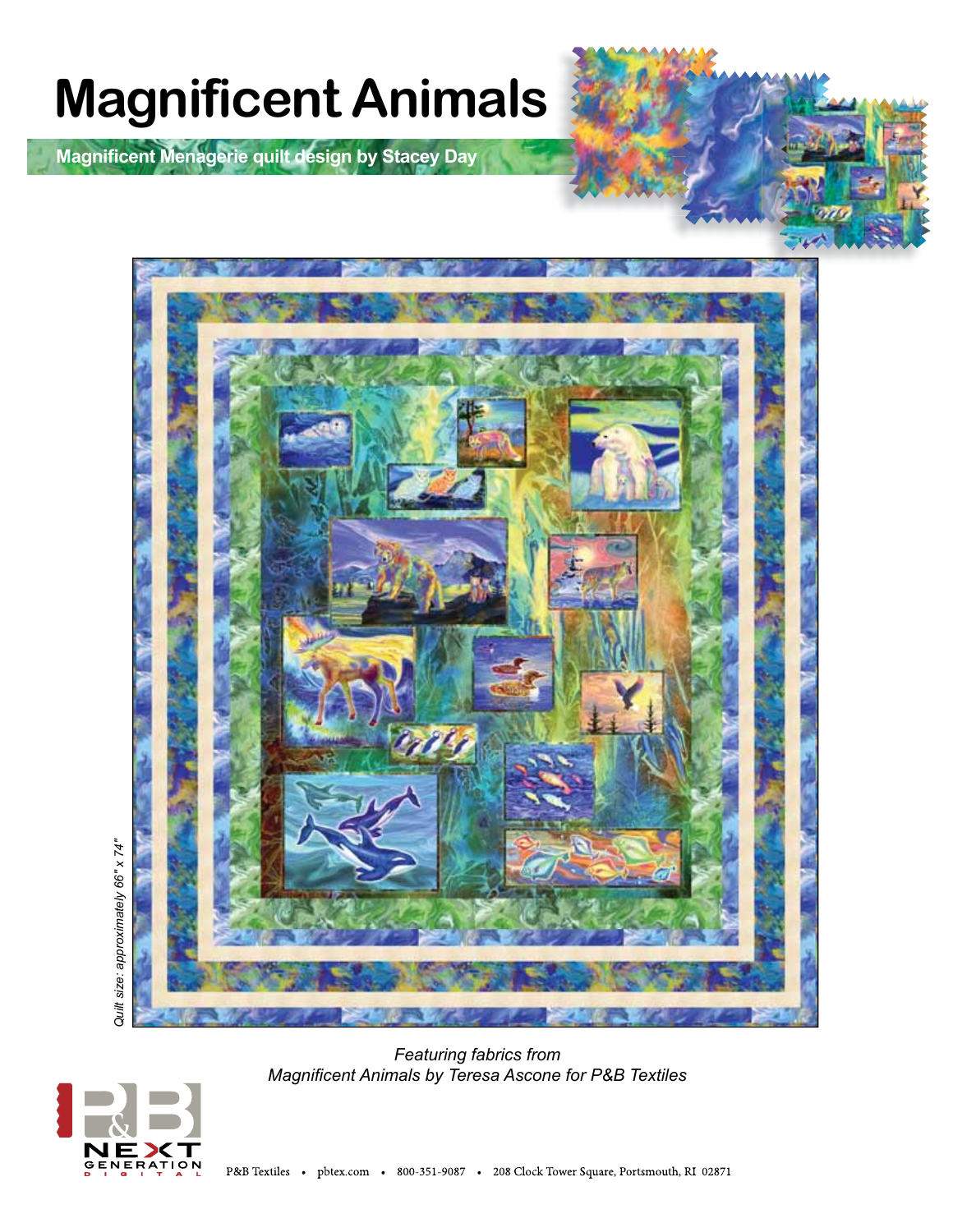# **Magnificent Animals**

Fabric collection byTeresa Ascone for P&B Textiles Magnificent Menagerie Quilt designed by Stacey Day Skill level: Confident Beginner • Finished Quilt Size: approximately 66" x 74"

### *Yardages:*

| Backing: MAGA 4392 MU (suggested) 4 1/8 yards |  |
|-----------------------------------------------|--|
|                                               |  |

## *Cutting Instructions:*

*Please read all instructions carefully before beginning. Strips are cut across the width of fabric (perpendicular to selvedges) unless otherwise stated. All seams are sewn with a 1/4" seam unless otherwise stated. Label all pieces.* 

#### **From Fabric A:**

1. Fussy cut panel, centering in 42 1/2" x 50 1/2" rectangle.

#### **From Fabric B:**

- 1. Cut seven 3 1/2" strips. Sew together end to end with diagonal seams. Press open. Cut two 3 1/2" x 65 1/2" strips (Border 7) and two 3 1/2" x 60 1/2" strips (Border 8).
- 2. Cut eight 2 1/2" strips for binding.

#### **From Fabric C:**

1. Cut thirteen 2" strips. Sew together end to end with diagonal seams. Press open. Cut two 2" x 56 1/2" strips (Border 3), two 2" x 51 1/2" strips (Border 4), two 2" x 71 1/2" strips (Border 11) and two 2" x 66 1/2" strips (Border 12).

#### **From Fabric D:**

1. Cut six 3 1/2" strips. Sew together end to end with diagonal seams. Press open. Cut two 3 1/2" x 50 1/2" strips (Border 1) and two 3 1/2" x 48 1/2" strips (Border 2). **From Fabric E:**

#### 1. Cut thirteen 2" strips. Sew together end to end with diagonal seams. Press open. Cut two 2" x 59 1/2" strips (Border 5), two 2" x 54 1/2" strips (Border 6), two 2" x 68 1/2" strips (Border 9) and two 2" x 63 1/2" strips (Border 10).

## *Piecing Instructions:*

1. Assemble the quilt top by sewing the borders to the panel in the order they are numbered (Quilt Diagram) Odd numbered borders are sewn to the sides of the quilt and the even numbered borders are sewn to the top/bottom of the quilt. Press the seams towards the darker fabrics after each border.

## *Finishing:*

- 1. Prepare backing with a horizontal seam. Press seam open. Trim backing to 74" x 82".
- 2. Layer quilt, batting, and backing. Baste layers together.
- 3. Quilt as desired.
- 4. Trim layers even with quilt top.
- 5. Join eight 2 1/2" B binding strips with diagonal seams. Press seams open. Attach binding using your favorite method.
- 6. Make a label and sew to the back of the quilt.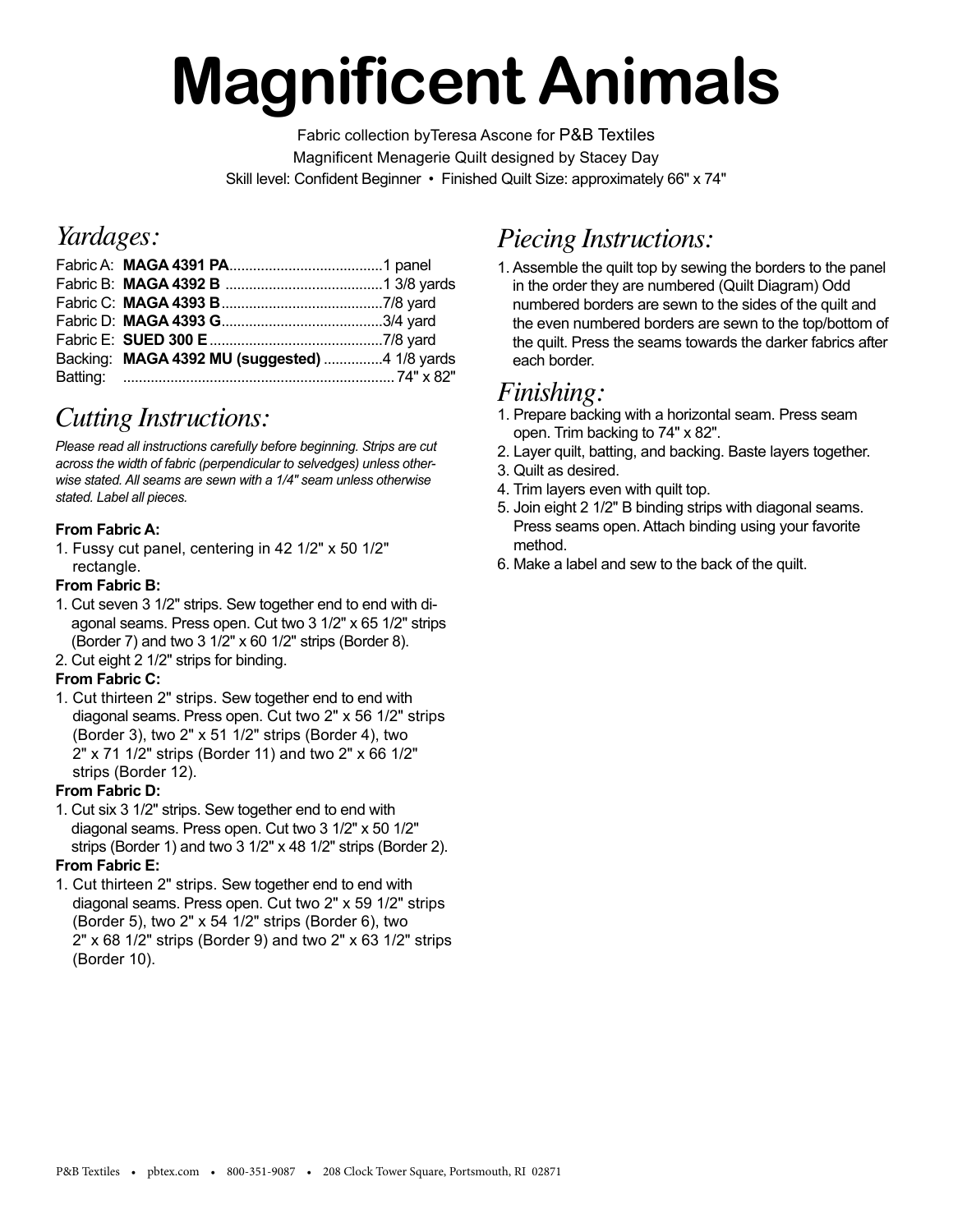

*Quilt Diagram*